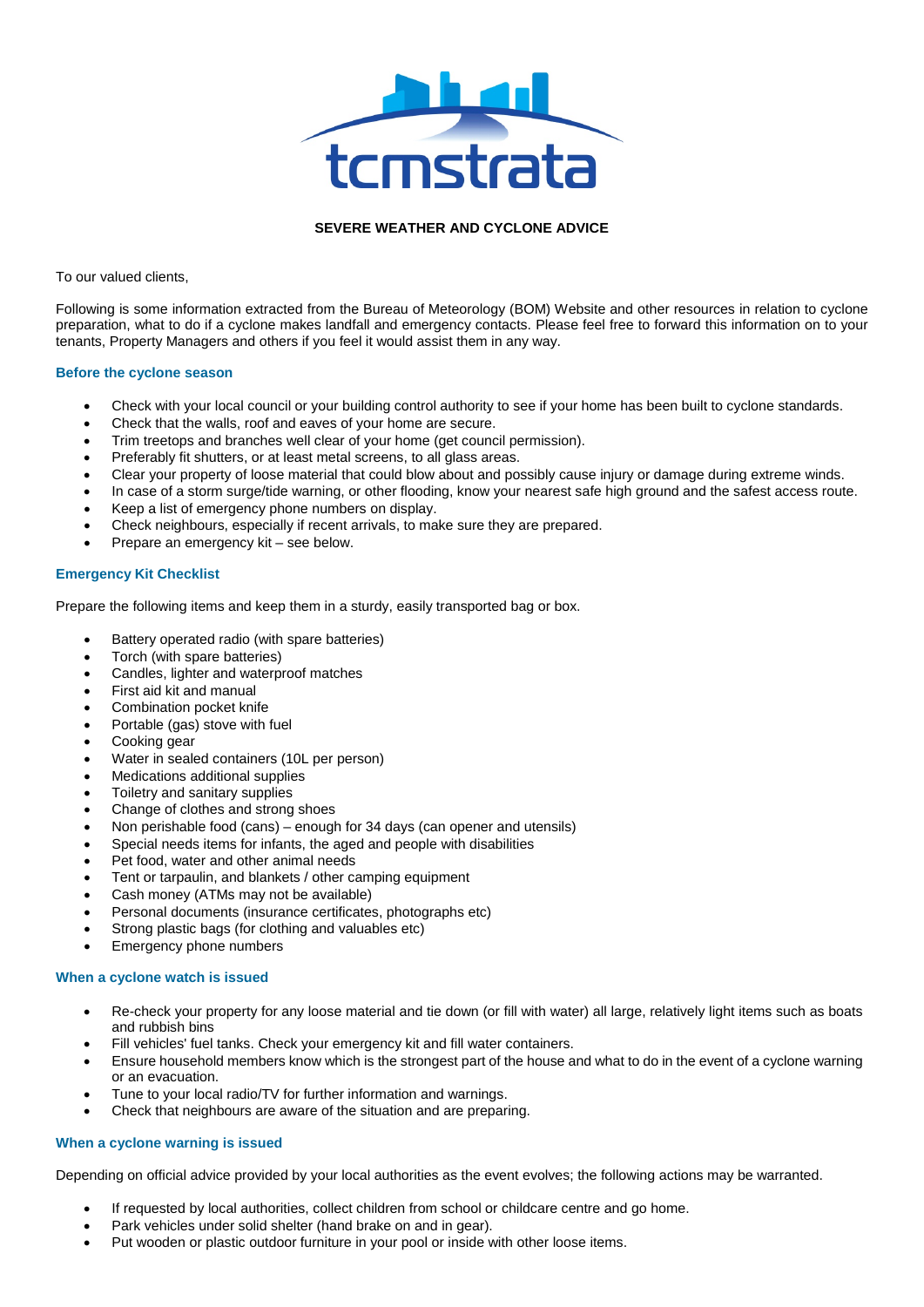- Close shutters or board-up or heavily tape all windows. Draw curtains and lock doors.
- Pack an evacuation kit of warm clothes, essential medications, baby formula, nappies, valuables, important papers, photos and mementos in waterproof bags to be taken with your emergency kit. Large/heavy valuables could be protected in a strong cupboard
- Prepare safe areas and remain indoors (with your pets). Stay tuned to your local radio/TV for further information.
- Additional advice from the Cairns City Council website: Lift items at risk of water damage from the floor, especially electrical appliances - this is important for flooding situations too. Plastic bags can be tied around computers, televisions, CD players etc.
- Turn off non-essential power and/or gas
- Sandbag areas at risk from flooding where possible
- Cover windows and doors with timber sheeting or tape across the glass with masking tape and close all doors
- Fill drinking containers and bath tubs with water. You can also fill wheelie bins with water to flush toilets if necessary

### **On warning of local evacuation**

Based on predicted wind speeds and storm surge heights, evacuation may be necessary. Official advice will be given on local radio/TV regarding safe routes and when to move.

- Wear strong shoes (not thongs) and tough clothing for protection.
- Lock doors; turn off power, gas, and water; take your evacuation and emergency kits.
- If evacuating inland (out of town), take pets and leave early to avoid heavy traffic, flooding and wind hazards.
- If evacuating to a public shelter or higher location, follow police and State/Territory Emergency Services directions.
- If going to a public shelter, take bedding needs and books or games for children.
- Leave pets protected and with food and water.

#### **When the cyclone strikes**

- Disconnect all electrical appliances. Listen to your battery radio for updates.
- Stay inside and shelter {well clear of windows) in the strongest part of the building, i.e. cellar, internal hallway or bathroom. Keep evacuation and emergency kits with you.
- If the building starts to break up, protect yourself with mattresses, rugs or blankets under a strong table or bench or hold onto a solid fixture, e.g. a water pipe.
- Beware the calm 'eye'. If the wind drops, don't assume the cyclone is over; violent winds will soon resume from another direction. Wait for the official 'all clear'.
- If driving, stop (handbrake on and in gear) but well away from the sea and clear of trees, power lines and streams.
- Stay in the vehicle.

#### **After the cyclone**

- Don't go outside until officially advised it is safe.
- Check for gas leaks. Don't use electric appliances if wet.
- Listen to local radio for official warnings and advice.
- If you have to evacuate, or did so earlier, don't return until advised. Use a recommended route and don't rush.
- Beware of damaged power lines, bridges, buildings, trees, and don't enter floodwaters.
- Heed all warnings and don't go sightseeing. Check/help neighbours instead.
- Don't make unnecessary telephone calls

#### **Where can I get information?**

The main sources of cyclone information are radio and television stations. During a cyclone threat, some stations keep local staff on duty 24 hours a day to broadcast cyclone information. Because of the high chance of the power supply being disrupted, it is important to have a battery-operated radio to listen for cyclone advices.

The Bureau also provides the latest watches, warnings and supporting information on this website and through its telephone and *Weather-by-Fax* services. Look in your Telephone Directory under Bureau of Meteorology to obtain numbers for additional services which are not listed below.

#### **Bureau of Meteorology**

Web[: www.bom.gov.au](http://www.bom.gov.au/)

Automated Telephone Messages - Cyclone Advices (Watch/Warning): QLD: 1300 659 212

#### **Emergency Services Agencies**

Emergency Management Australia: [www.ema.gov.au](http://www.ema.gov.au/)

Queensland: Emergency Management Queensland (EMQ) - Cyclone Action Advice: 132 500